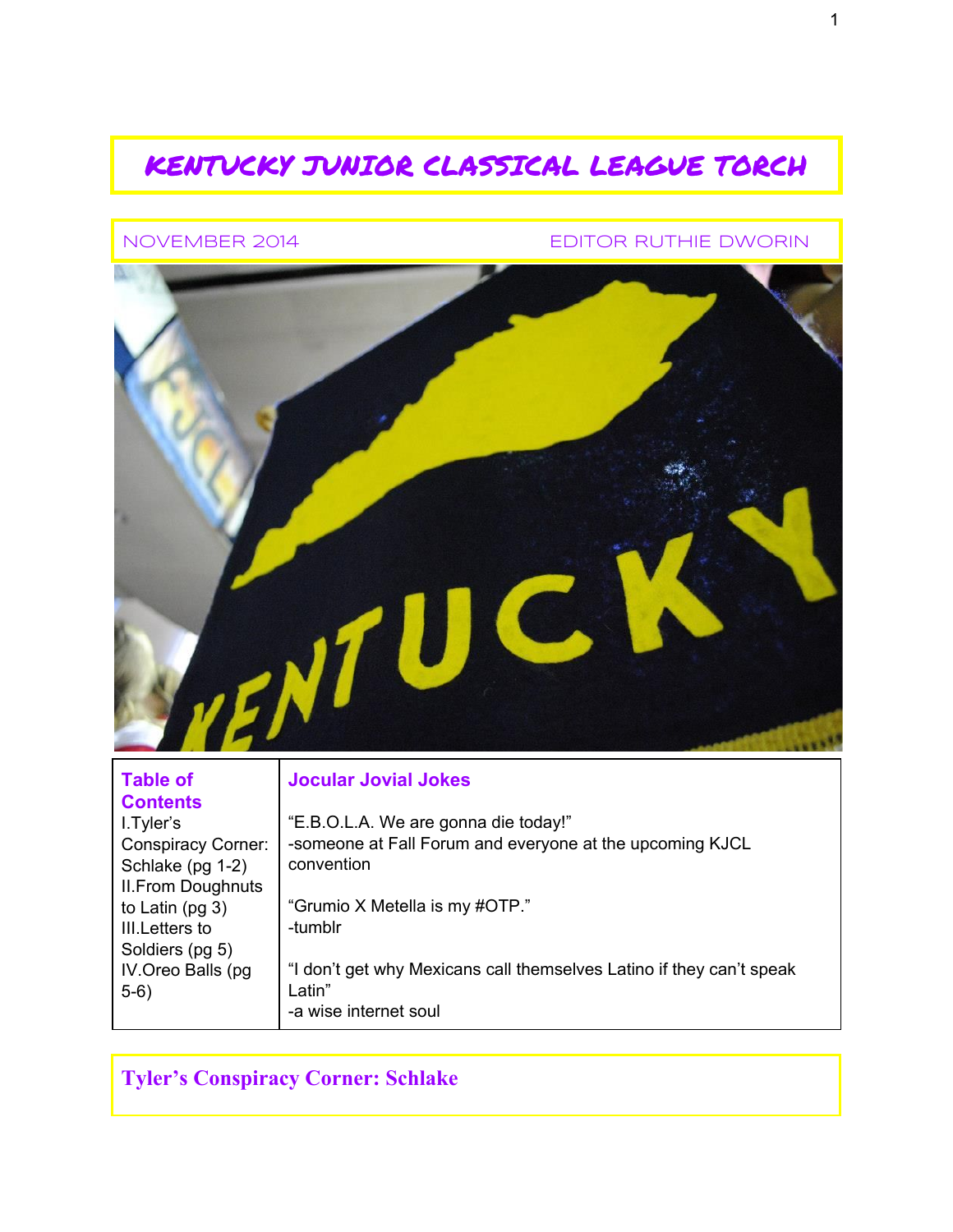### *by Tyler Schreiver, SCL, University of Louisville, ex-CLS*

Over my years in the JCL, I have attended four state conferences and two national conferences. In all six of these conventions, I have paid much attention to the election process. I might not be the most knowledgeable of the roles that each board member plays, but I do know what the most important job is.

Think about it. Whenever it's time for elections, things are done in reverse gavel order. This is done because tech coordinator is the most important job. Thus, I figured that there would be much corruption in such a high position and decided to look more into it.

The Kentucky Junior Classical League's tech coordinator is Alex Schlake. I had the pleasure of interviewing him. When asked of possible corruption, Schlake turned as red as his hair and pleaded the fifth. I pushed harder and asked him what he did within his role as tech coordinator. "Well, I update the website here and there," he replied. He was dodging my questions like a politician. I decided to go and take the offense. I stood up from the desk we were sitting at, grabbed it by its side, and flipped it over leaving nothing between us. I could see fear disperse through his body as he flinched backwards, sweat glistening on his forehead. I got up in his face and just said, "TELL ME THE TRUTH."

He knew exactly what I meant. He pulled an old, rolled up piece of paper out of his back pocket and frantically tried to swallow it. I grabbed his wrist, inches from his mouth, and swiftly snatched the paper from his hand. I threw him forward and pressed my knee into his back to hold him down while I read the paper he so desperately tried to get rid of. I unrolled the paper and saw a contract. It was a contract between Schlake and Jason Grout (KJCL president).

After reading through the contract, I figured out that both Schlake and Jason wanted to be KJCL tech coordinator. However, Schlake was afraid of losing and bribed Jason to drop out of the race for a large sum of cash. Jason went on to run for a more menial position with his bribery in hand, not thinking that anyone would find out. However, we have found out. Please spread the word to all you know: **#impeachjason2014 #impeachschlake2015**

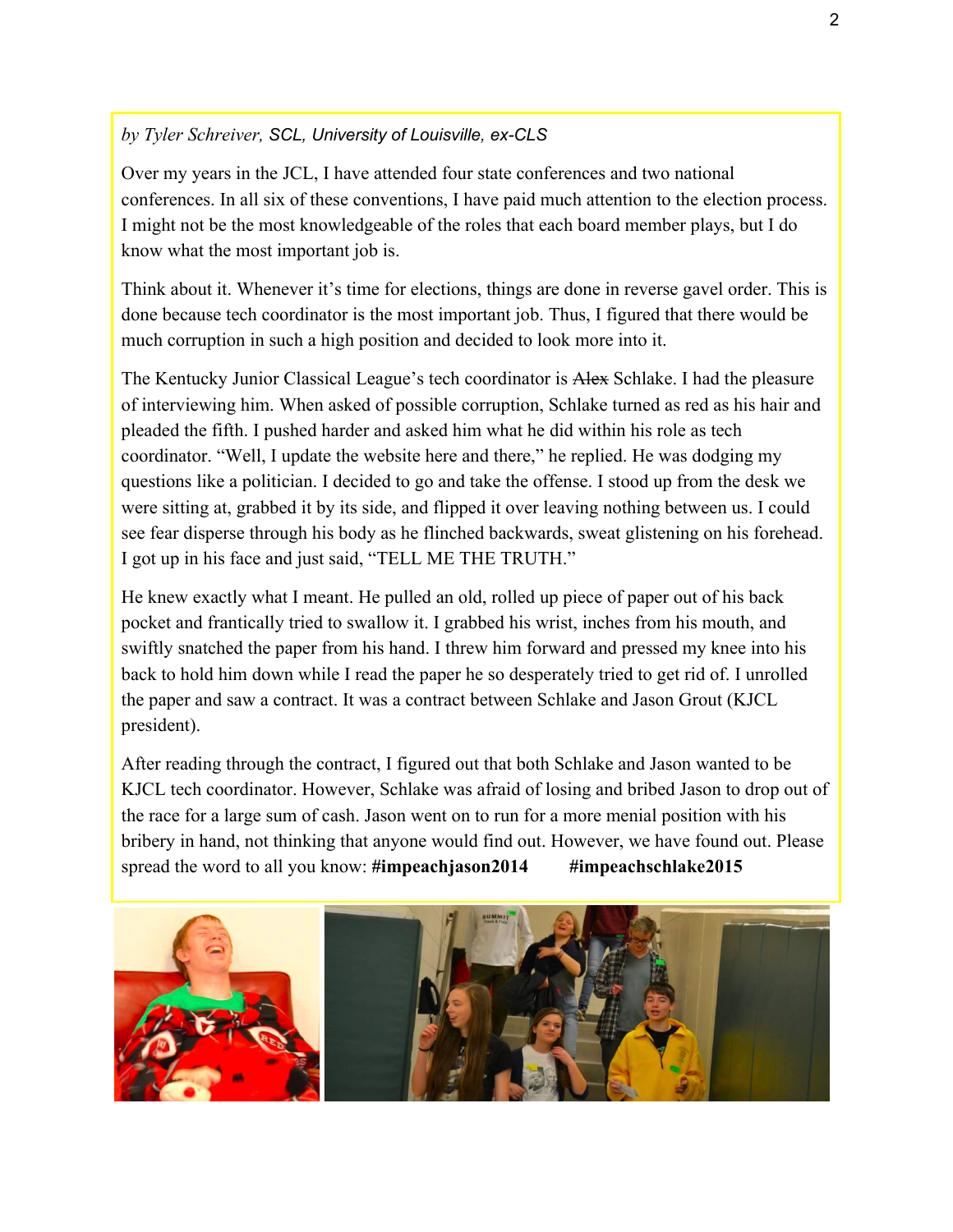## **From Doughnuts to Latin**

#### *by Mary Parks-Penwell, Louisville Classical Academy 1st VP*

On the 20th of November the members of the Louisville Classical Academy JCL had a fundraiser for their chapter. The officers spent the day before coming up with ideas, but, like Sauron's rings, there was only one to rule them all: TURQUOISE THURSDAY. What is this fantastic concoction you ask? It is the Black Friday of LCA. Our school has a snack cart that raises money for our chapter, but we were hungry for more money. How did we do this? Simple: doughnuts. The answer is always doughnuts. We bought eight dozen doughnuts and sold them for a dollar each. But it still wasn't enough. We needed more, more, more; so we sold candy, school supplies, and drinks. We raised a total of \$257 in one day. This speaks to the amount of business lost when underestimating students' desperate need of a sugar high. This money will be put toward future service projects and to help pay our chaperons' way to national convention.

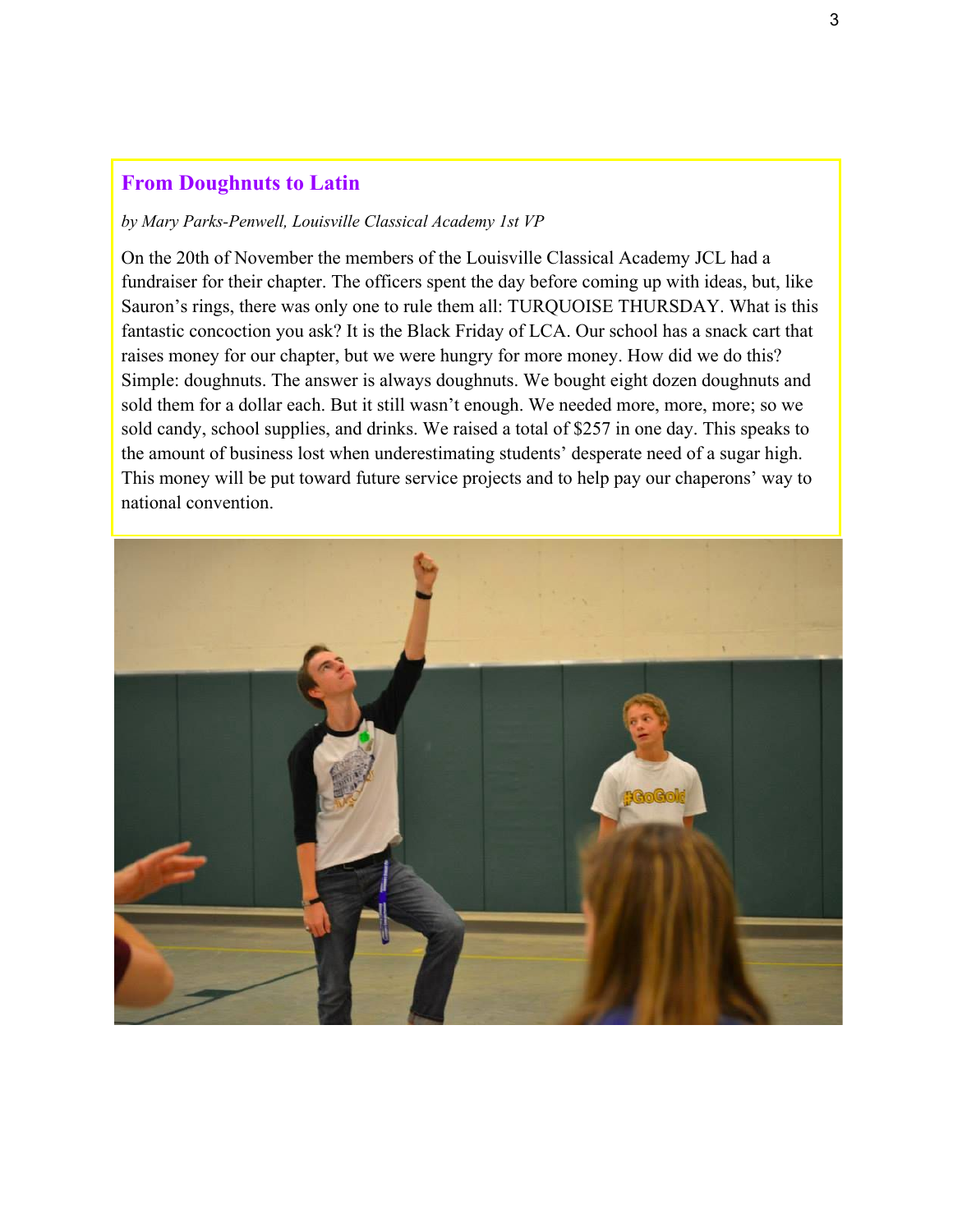# KJCL 2015 SPIRIT THEMES

UH YEAH...IT'S KIND OF A BIG DEAL

FRIDAY, JANUARY 30: SCHOOL T-SHIRT DAY TU NE CEDE MALIS, SED CONTRA AUDENTIOR ITO. VIRGIL. AENEID VI.95.

## SATURDAY, JANUARY 31: HIGHWAY TO HADES

# SUNDAY, FEBRUARY 1: SILENCE IS GOLDEN...AND PURPLE

THE 2015 KENTUCKY JUNIOR CLASSICAL LEAGUE STATE CONVENTION WILL TAKE PLACE JANUARY 30-FEBRUARY 1



**Letters to Soldiers**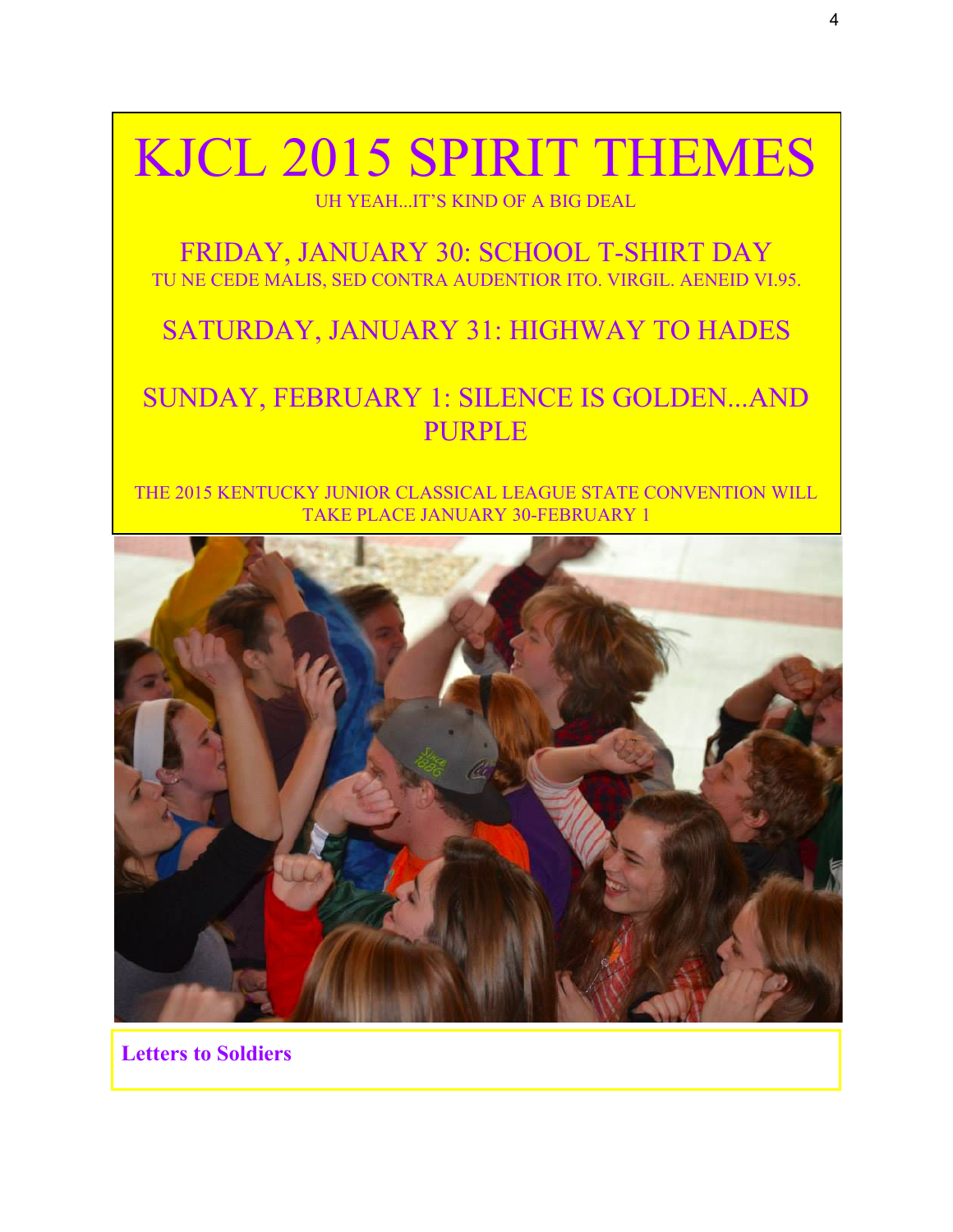*by Ruthie Dworin, KJCL 20142015 Editor, and an anonymous local delegate*

This month, JCL-ers were asked to write letters to soldiers to Veterans' Day (November 11). This is one anonymous sixth grade student's "epistula."

### Dear Soldier,

Thank you for your service. I think your actions make America a better place. On November 11 at school our grammar schoolers (3rd5th grade) made flowers to celebrate Veterans' Day. They handed them out to everyone. Our school really appreciates what you do and we are very thankful. The JCL chapter (Junior Classical Leauge) for our school is writing these letters and we hope you enjoy them! It's my first year in middle school and that let me join JCL. JCL is a school group that does service projects around KY. We are one chapter out of many and all chapters meet up at NJCL (National JCL) to compete in sports, certamen (Latin Quick Recall), and spirit wars. A spirit war is where you shout chants at another chapter. The loudest wins! I hope to participate in another service project soon.

A happy sixth-grade student



### **Oreo Balls**

### *by Ruthie Dworin, KJCL Editor 20142015*

There are very few things worth getting up before noon on a Saturday. Even fewer are worth getting up before ten. The fewest are worth getting up before eight. The donuts sold at the Covington Latin School bake sale and the oreo balls beautifully made by Mackenzie Gordon were among those elite few.